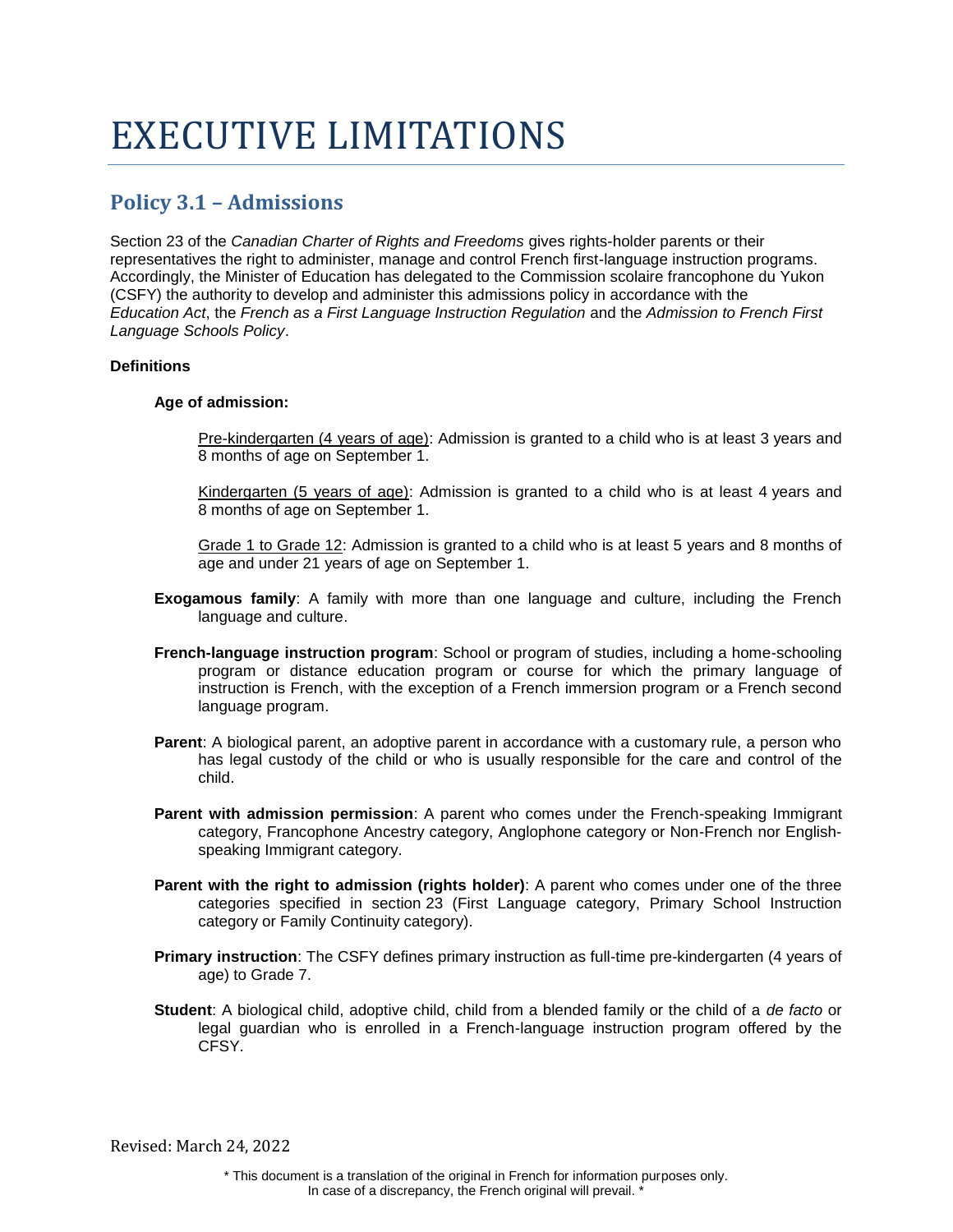# **Principles underlying the Policy**

This admissions policy is in keeping with

- 1. the actual purpose of section 23 of the Charter, which is to promote linguistic duality in Canada by guaranteeing official-language minorities in Canada the right to have their children receive instruction in the minority language at the primary and secondary school levels. In that regard, section 23 confers not only an individual right, but also a collective community right; and
- 2. the recognition that section 23 seeks to redress the wrongs of the past, when instruction in French was prohibited or inaccessible, leading to assimilation and weakening the vitality of the officiallanguage minority community.

#### **Two types of admission**

The CSFY recognizes two types of admission: the right to admission and admission permissions.

**Right to admission: A parent who comes under one of the three categories specified in section 23 and whose child has the right to be admitted to a French-language instruction program:**

1. **Category 1 "First language"**: **A Canadian parent whose first language learned and still understood is French.**

The first language learned can include a parent who learned French at the same time as English or another language. This is often the case in exogamous families and among new Canadians. In addition, children from exogamous families have often learned English and French simultaneously as first languages. The definition of first language learned must therefore be broad enough to include all of these persons.

One parent still has to understand French. There are several levels of comprehension of a language, ranging from basic to advanced. It can include oral and written French. The parent does not have to be able to speak French. Since section 23 has a remedial aspect, there is no need to require a high level of proficiency in French as the first language learned, or a high level of oral and written comprehension.

#### 2. **Category 2 "Primary School Instruction": A Canadian parent who received part of his or her primary school instruction in Canada in French as a first language (FFL).**

It will suffice that one parent has received part of his or her primary school instruction in FFL in Canada, either at a public or private school, or at home. The parent need not have received all of his or her primary school instruction in FFL in Canada. In view of the remedial aspect of section 23, all of the reasons why a parent may not have received all of his or her primary school instruction in FFL must be considered. Did the family move to a place where no FFL program was offered? Was there no FFL primary school for each year of the parent's schooling? Was the parent transferred to an immersion school or to an English school for valid reasons?

#### 3. **Category 3 "Family Continuity": A parent whose child is receiving or has received his or her primary or secondary school instruction in French as a first language (FFL) in Canada.**

The purpose of this third category in section 23 is to ensure linguistic and cultural continuity for the child and his or her family, and to recognize mobility rights across Canada. In view of the remedial aspect of section 23, the child need not have received all of his or her primary or secondary school instruction in FFL. In addition, the majority of the child's instruction need not have been received in a French-language instruction program. A sibling of a child who has received or is receiving his or her primary or secondary school instruction in FFL can be a biological or adoptive sibling, a stepsibling or a child whose parent is responsible for raising him or her.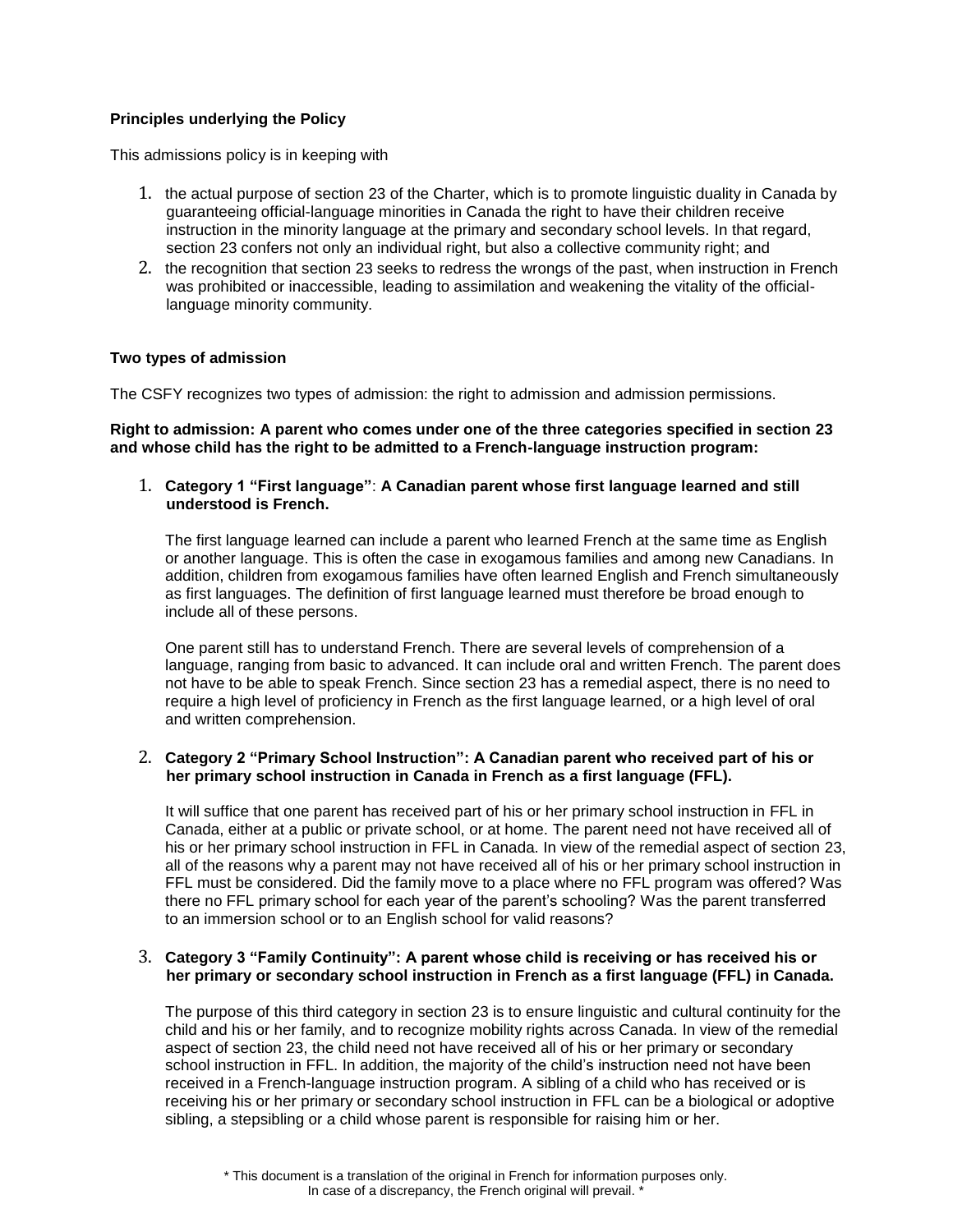**Admission permission: Refers to a parent who comes under one of the following four categories and whose child may be admitted in accordance with this policy and in accordance with section 23 of the Charter and the authority delegated by the Minister of Education to the CSFY.**

#### 4. **Category 4 "French-speaking Immigrant": A parent who is not a Canadian citizen but, if he or she were a Canadian citizen, would be a rights holder.**

This includes students whose parents or siblings would have the right under section 23 if they were citizens of Canada or if the instruction in section 23 were not limited to Canada.

#### 5. **Category 5 "Francophone Ancestry": A Canadian parent of French-Canadian ancestry.**

A Canadian parent must be able to show that he or she is of French-Canadian ancestry. This is limited to the child's grandparents. This means that the grandparents in question would have qualified as rights holders under section 23. The purpose is to reclaim the generations of Francophones lost to assimilation. This recognizes the remedial aspect of section 23.

#### 6. **Category 6 "Anglophone": A Canadian parent who speaks French fluently but does not qualify under any other category and who has chosen to integrate into, and establish authentic ties with, the French-speaking community.**

The goal is to accept non-Francophone—but French-speaking—parents who want to integrate into the French-speaking community. It can be the case if one parent speaks French even though it is not the first language learned or if the parent has not received his or her primary or secondary school French First Language instruction in Canada, but chose for a valid reason to join the French-speaking community. Sometimes, such requests arise because one parent learned French through other means, for example by attending a post-secondary institution or working in a French-speaking country. The child must be able to function in French before being admitted. The parent and the child must commit to integrating into the French-speaking community and meeting the other conditions set out in the policy.

#### 7. **Category 7 "Non-French- nor English-speaking Immigrant": A parent who is not a Canadian citizen and speaks neither French nor English.**

This category recognizes that an immigrant parent who speaks neither English nor French should have the choice to educate their children in either official language. The goal is to integrate non-Canadian citizens into the French-speaking community. This will ensure the vitality and multicultural diversity of the community in a context of linguistic duality.

#### **Exceptional admission permission**

Where the CSFY receives an application for admission from a parent that does not come under any of the above categories but that, in the opinion of the school board, deserves to be approved, the CSFY will submit a written request asking the Minister of Education to approve an exceptional application.

#### **Limitations on admission permissions**

In accordance with the Department of Education's *Admission to French First Language Schools Policy*, the number of students the CSFY may admit under categories 6 and 7—"Anglophone" and "Non-Frenchnor English-speaking Immigrant"—will not exceed 5% of the total school population unless otherwise agreed to by the Minister of Education on a case-by-case basis at the request of the CSFY.

In the event that the 5% limit is exceeded, barring a special admission permission by the Minister of Education, there will be a freeze on new admissions for categories 6 and 7 until the percentage is once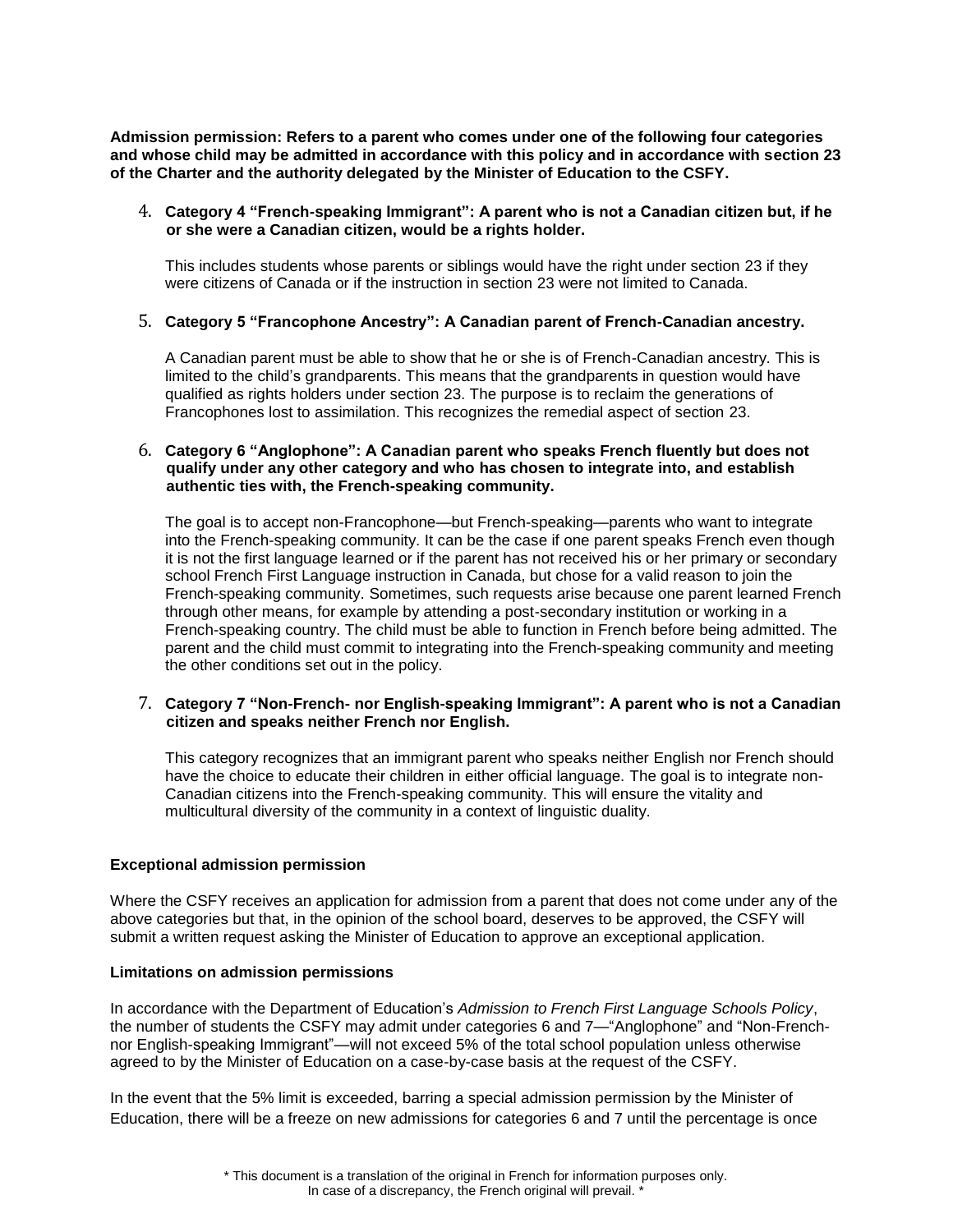again below the limit. Students being admitted under categories 4, 5, 6 or 7 in the pre-kindergarten program (K4) must complete the kindergarten program (K5) before being granted permanent admission.

#### **Criteria for granting admission permissions**

In deciding whether an admission permission will be granted to a child whose parent belongs to category 4, 5, 6 or 7, the Board of Trustees must ensure that

- 1. the admission is consistent with the CSFY's mission and its French-language instruction programs, taking into account, among other things, the educational, cultural and linguistic impact on the classroom and school, including available francization and cultural integration resources;
- 2. the admission supports the development and vitality of the French-speaking community and is in the family's and the child's best interest, taking into account
	- the child's and parents' abilities to communicate in French
	- the parents' commitment towards the learning of French and the French-speaking community
	- the ties between the family and the French-speaking community.
- 3. The admission does not endanger the survival of the territorial majority language.
- 4. For the admission of students in grades 9 to 12, the committee may put more emphasis on the profile of the student rather than that of the family. A student admitted in this way will have to complete two school years before being granted a permanent admission.

#### **Admissions committee**

An admissions committee will be established by the Executive Director. It will consist of the CSFY Executive Director, the school principal and another member of the teaching staff. The admissions committee will follow the procedures set out in the CSFY's administrative directive concerning admissions (ÉÉT-01).

#### **Managing admission permissions**

The Board of Trustees, taking into account the admissions committee's recommendation, will approve or dismiss admission permission applications.

Students admitted under category 4, 5, 6 or 7 will first be granted a temporary admission permission. Students who are admitted to prekindergarten (K4) must complete kindergarten (K5) before being granted a permanent admission permission. All other students must complete one year at the school before being granted a permanent admission permission. The Board of Trustees, taking into account the school principal's recommendation, must either grant a permanent admission permission, extend the temporary admission permission, or revoke the temporary admission permission (see section 7.1 of the ÉÉT-01 Directive).

The relevant procedure is set out in the CSFY's administrative directive concerning admissions (ÉÉT-01).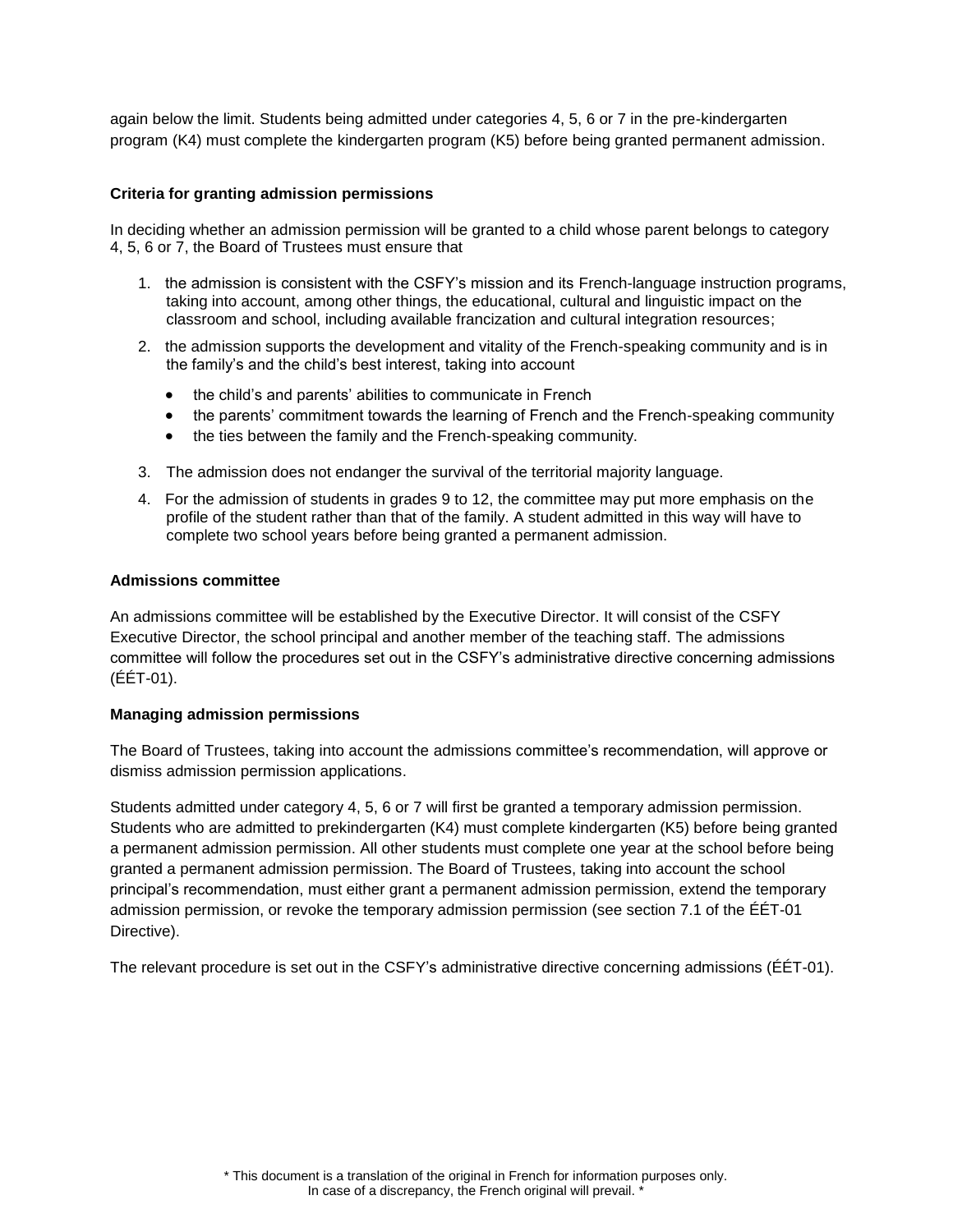#### **Procedure for appealing a Board of Trustees' decision concerning an admission application**

- 1. Parents\* wishing to appeal a decision must contact the CSFY Executive Director in writing. The request must be submitted within 20 working days following receipt of the letter indicating that admission has been denied.
- 2. The Executive Director must inform the Board of Trustees of the appeal and place it on the agenda of the next CSFY public meeting.
- 3. The period between receipt of the request for an appeal and the CSFY meeting should not exceed 20 working days. A special meeting will be scheduled if necessary.
- 4. Parents must submit any new supporting documents to the CSFY offices for the Board of Trustees at least 24 hours before the meeting at which the appeal is scheduled to be heard.
- 5. The appeal will be heard in camera. The parents and a representative of the admissions committee shall have the right to participate in the appeal hearing.
- 6. The Board of Trustees will notify the participants of the time allocated to them to present their case at the beginning of the hearing.
- 7. The parents will present their case to the Board of Trustees first. They will have the opportunity to address the reasons stated in the refusal letter.
- 8. The admissions committee representative will then have the opportunity to address the Board of Trustees, if necessary.
- 9. Finally, the parents will then have the opportunity to make a brief closing statement to the Board of Trustees.
- 10. Subsequently, the Board of Trustees will review the appeal and make a final decision at that same meeting or as soon as possible, depending on the circumstances of the appeal.
- 11. An official letter setting out the decision will be sent to the parents.
- 12. If the appeal is dismissed, there will be no further right of appeal to the CSFY.
- 13. The Board of Trustees may modify this procedure according to the needs of any particular appeal by notifying the participants of this change in procedure.
- 14. The parents may use a representative at the appeal hearing, provided that they notify the Board of Trustees.

\* "Parents" is used here in the plural, but also includes the singular and vice versa.